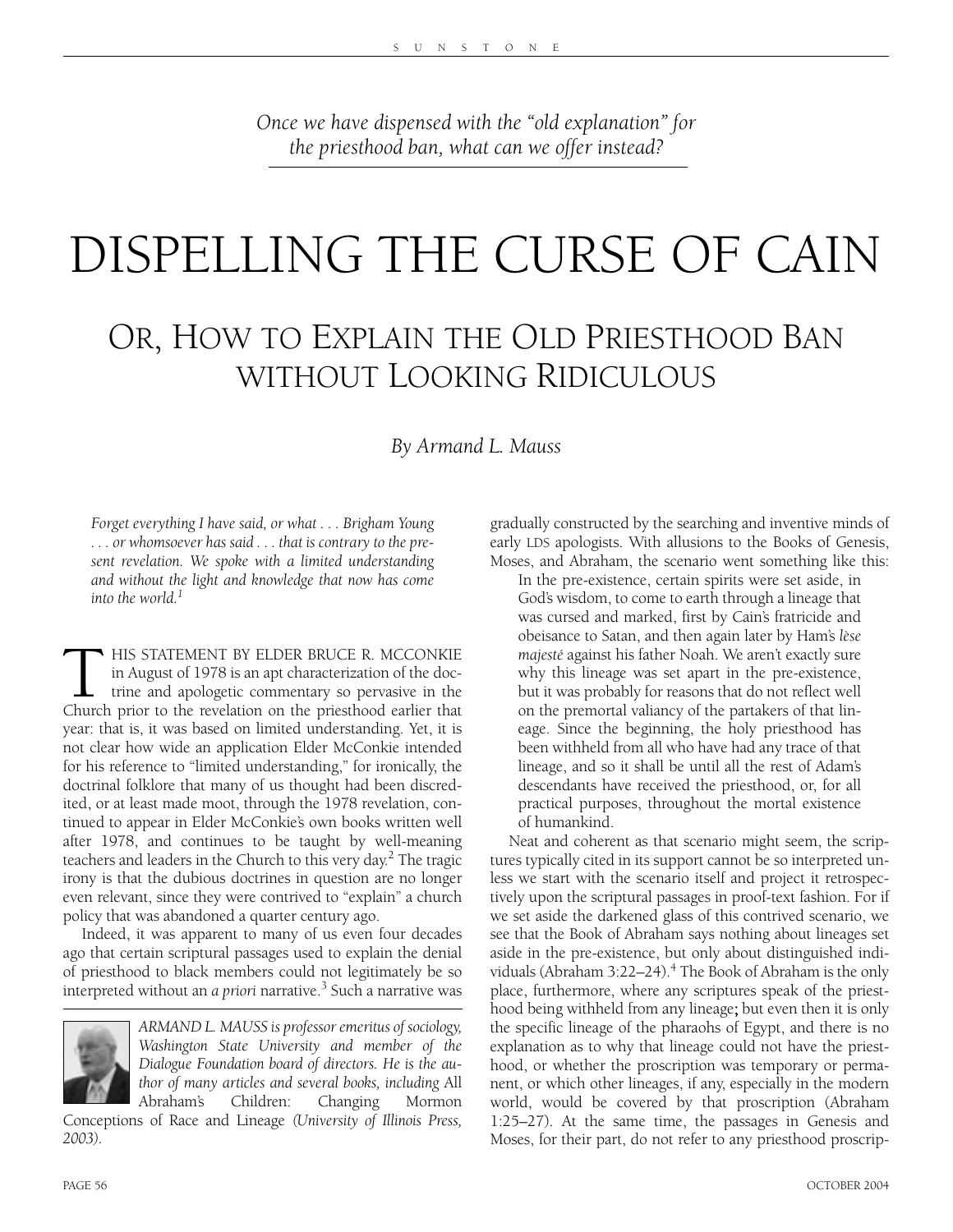tion, and no change of color occurs in either Cain or Ham—or even in Ham's son Canaan, who, for some unexplained reason, was the one actually cursed! (See Genesis 9:18–25.) There is no description of the mark placed on Cain, except that the mark was supposed to protect him from vengeance. It's true that in the seventh chapter of Moses we learn that descendants of Cain became black (Moses 7:22) but not until the time of Enoch, six generations after Cain—and even then only in a vision of Enoch about an unspecified future time (Moses 7:2–4). There is no explanation for this blackness; it is not even clear that we are to take this literally.

Much of the conventional "explanation" for the priesthood restriction was simply borrowed from the racist heritage of nineteenth-century Europe and America, especially from the justifications for slavery used in the ante-bellum South.<sup>5</sup> Understandable—even forgivable—as such a resort might have been for our LDS ancestors, it is neither understandable nor forgivable in the twenty-first century. It is an unnecessary burden of misplaced apologetics that has been imposed by our history upon the universal and global aspirations of the Church. Until we dispense with this explanation once and for all, it will continue to encumber the efforts of today's Church leaders and public affairs spokespersons to convince the world, and especially the black people of North America, that the Church is for *all* God's children, "black and white, bond and free, male and female" (2 Nephi 26:33).

Once we have dispensed with the old "explanation," however, what can we offer instead? How can we explain the situation to those inside and outside the Church who ask us about the Church's erstwhile doctrines and policies on racial matters? Let me answer that question by asking you to listen in on an imaginary conversation between me and one of my college students. (I have never had precisely this conversation, but it is a composite of many that I have had over the years with members, non-members, and LDS youth confronting this issue for the first time). In the dialogue that follows, "Q" will stand for Questioner and "A" will stand for me, Armand.

Q: *I hear that the Mormon Church is racist, or at least that many Mormons are. Anything to that rumor?*

A: I guess most white people in America have grown up with some racist beliefs, and Mormons have had their share. However, national polling data for more than a decade have revealed that Mormons are actually less likely than other Americans, on average, to support racist ideas and policies.<sup>6</sup>

Q: *But aren't black people unwelcome in the Mormon Church, or subjected to some kind of second-class status?*

A. Not for the past twenty-five years. It is true that from the middle of the nineteenth century until 1978, the relatively few black people who joined the Church could not be given the priesthood or access to temple rites.

Q: *Why was that?*

A. The reasons are not entirely clear, but the policy seems to have begun officially in 1852 with an announcement by Brigham Young, who was Church president at that time. He made the announcement as part of deliberations by the Utah territorial legislature over the legal status of both blacks and Indians, and in particular over whether slavery should be permitted in the territory.<sup>7</sup>

Q: *So, was slavery permitted?*

A: Yes, for about a decade.<sup>8</sup>

Q: *That sounds pretty racist to me. How can you justify that?* 

A : I don't try to justify it. Slavery in America was a racist institution. Brigham Young himself did not actually want slavery in Utah, but he did believe that black people were not the social or intellectual equals of white people, and that slavery should be tolerated for Mormon slaveholders moving to Utah as long as it was tolerated elsewhere in the United States.<sup>9</sup>

Q: *Why would Brigham Young believe such things?*

A: Because he was a nineteenth-century American and hardly any white people of that time, North or South, believed in equality for blacks. Slavery was still an unsettled issue throughout the nation, with some even in the South opposed to it and many even in the North willing to tolerate it. Brigham Young's ideas were really right in the mainstream of American thinking at that time. They were very close to the ideas of other prominent Americans from Thomas Jefferson to Abraham Lincoln, who himself did not even free all slaves with his Emancipation Proclamation.<sup>10</sup>

Q: *I thought most Americans of that time believed in God and in the Bible. Where was God in all this?*

A: I doubt that God had anything to do with it. Many Americans of the time, including Brigham Young and most other Mormon leaders, believed that the scriptures justified the subordination of black people because they were descendants of Cain or of other Biblical figures who had sinned egregiously. Latter-day Saints do not believe that God takes responsibility for the evil in the world, nor that he condones the use of his name or of the scriptures to justify evil. Yet he has granted human beings their agency, either to operate a society according to his principles or to pay the consequences. The Civil War and continuing racial strife since then have been the consequences of slavery.

Q: *But don't Mormons believe that their Church is led by prophets of God? How could prophets have permitted racist ideas and practices to become part of their religion?*

A: Prophets are not perfect and don't claim to be; nor do they always act as prophets in what they say and do.<sup>11</sup> People in all ages, including those who become prophets, grow up without questioning much that is assumed by everyone else in their respective cultures, unless some experience motivates them to seek revelation on a given matter.

Q: *Well, maybe so, but racism is such an obvious evil that I would think authentic prophets would have been more sensitive to it*.

A: Why? It seems obvious to all of us now, but not to people who believed in Manifest Destiny, the White Man's Burden, and "the only good Indian is a dead Indian." Even the original apostles of Jesus assumed that non-Jews could not become Christians unless they first accepted Judaism and circumcision. The apostle Paul disputed that, but the idea persisted.<sup>12</sup>

Q: *Did all the early Mormon leaders hold racist ideas?*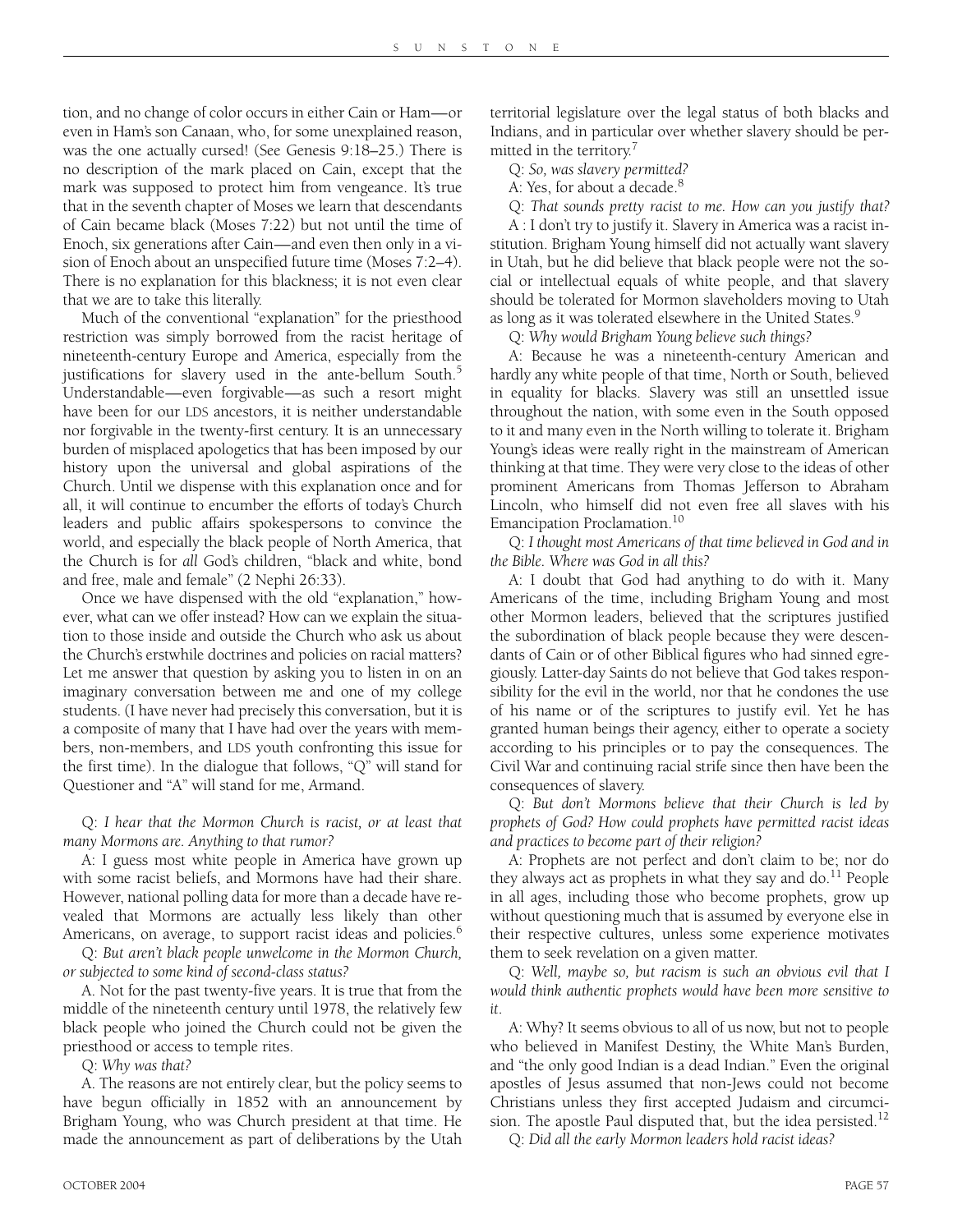A : Pretty much—like all other Americans. But there was a range of opinion. Not all of them embraced all of the racist ideas in the culture. For example, Joseph Smith, the founding prophet of the LDS Church, saw no reason to keep black people from holding the priesthood, even though he shared the conventional idea that they were descendants of Cain and Ham. We have no record that he ever sought a special revelation on the question; he just accepted blacks into the priesthood.13 He also believed that the innate inferiority of blacks, so widely assumed at that time, was as much a result of inferior environment and opportunity as of

## Not many

institutions

#### in American

society,

### including

religious

#### institutions,

can be very

proud of

## their historic treatment of

#### black people.

more than thirty years.

Q: *Didn't anyone question Young's views during all that time or later?*

lineage. $<sup>14</sup>$ </sup>

Q: *So why didn't Joseph Smith's views on such matters prevail in the Mormon Church?*  A : Joseph Smith was assassinated while still a young man, and well before the race question led to the Civil War. We can't be sure whether or how his ideas would have changed later. We do know that his successor, Brigham Young, had somewhat different ideas, though not necessarily based on revelation, and he headed the Church for

A: All of Brigham Young's successors tended to assume that he had had a good reason for withholding the priesthood from black members and had probably gotten the policy from Joseph Smith. A few black members questioned the policy a time or two, but when they did so, Church leaders reconsidered and simply reiterated it. By the time the twentieth century arrived, no church leaders were living who could remember when the policy had been otherwise.<sup>15</sup> Meanwhile, the nation as a whole had become permeated with so-called Jim Crow laws restricting all kinds of privileges for blacks. In that environment, the Mormon restriction on priesthood seemed entirely natural.

Q: *But other religious denominations were critical of such racial restrictions, weren't they?*

A: Eventually they were, but not until the civil rights movement in the 1960s. Prior to that time, only a minuscule number of blacks were ordained in any denomination—except, of course, in the so-called black denominations such as the African Methodist Episcopal (AME) tradition and the predominantly black Baptist groups.

Q: *But wasn't the Mormon racial policy more pervasive and severe than in other religions?*

A: Not really. In the Mormon case, the policy was simply more conspicuous because of the universal lay priesthood that Mormons extended to all males except blacks. In other churches, the racial restrictions were more subtle. Ordination to the ministry in all major denominations required access to the professional seminaries. Before the civil rights movement, the seminaries, like the schools of law and medicine, were the gatekeepers to these careers, and blacks were rarely admitted to any of the professional schools, including seminaries (except, again, in the black denominations). Most of today's religious critics of the erstwhile Mormon racial restriction belong to denominations in which there were scarcely any more black ministers or priests than in the Mormon Church.<sup>16</sup> Not many institutions in American society, including religious institutions, can be very proud of their historic treatment of black people.

Q: *So you are saying that the Mormons were really no worse than others in their teachings and policies about black people?*

A: That's about right, small comfort though that might be in retrospect. National surveys comparing Mormons with others in racial attitudes indicate that Mormons in the west, at least, were close to the national averages in all such measures during the 1960s and 1970s—more conservative than some denominations but more liberal than others.<sup>17</sup>

Q: *When did the Mormon Church finally change its policies about blacks?*

A: 1978.

Q: *That seems a little late. Didn't most churches and other institutions drop all their racial restrictions a lot earlier than that?*

A: Yes, generally a little earlier. But even LDS leaders had the matter under consideration for at least twenty years before 1978.18

Q: *What took so long? Why couldn't the prophet just change the policy?*

A: Especially in such important matters as this one, a prophet or president in the Church is not inclined to act alone. The president, his two counselors, and the twelve apostles are all considered "prophets, seers, and revelators," and they usually act as a body when deciding on fundamental doctrines and policies. This process is by definition a conservative one, since it requires a relatively long period of discussion, deliberation, and prayer in order to reach a consensus—in order to feel that they have all been moved by the Holy Spirit toward the same decision. The prophets came close to consensus more than once across the years before they finally achieved it in 1978.19

Q: *That seems like a very cumbersome process, which might actually constrain God in getting through to the prophet with a revela-*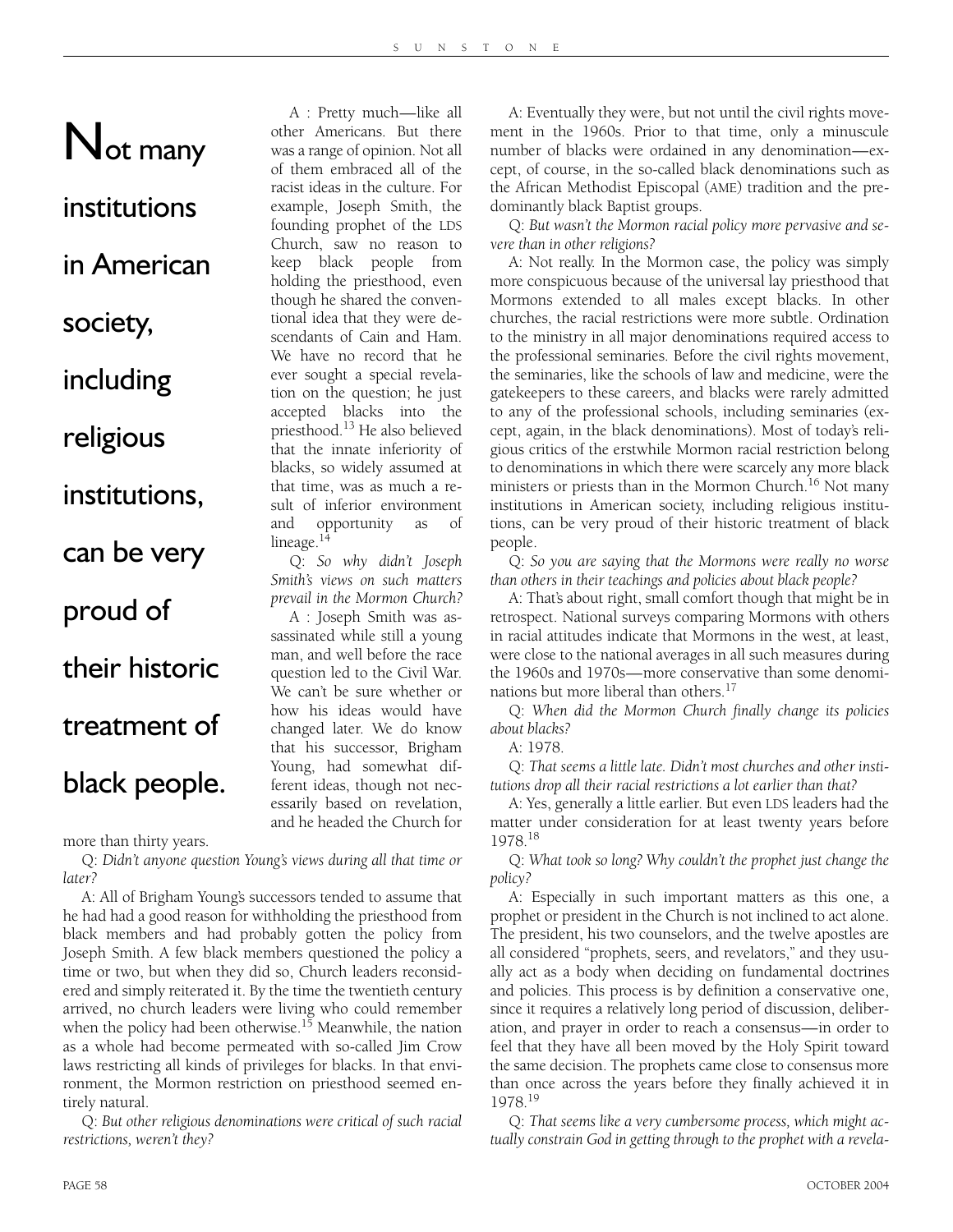*tion. Why couldn't God just speak to the president or prophet and tell him what to do?*

A: Well, of course, God *could* do anything he wanted to do. In the Mormon tradition, however, the revelatory process normally (not necessarily always, but normally) begins with human initiative, whether that of a prophet or of any other individual seeking divine guidance. The individual formulates a question or proposal and takes that to God in prayer for divine confirmation. This was the pattern followed by Joseph Smith himself in what Mormons call "the Sacred Grove." It is the pattern also in Mormon scriptures such as Doctrine and Covenants section 9 and Moroni 10:4-5. Mormon prophets do not sit around waiting for revelations. They typically take propositions to the Lord for confirmation, and these propositions are the products of a great deal of prayerful deliberation, both individually and collectively.

Q: *So this is what finally happened in 1978?*

A: Yes. President Spencer W. Kimball had anguished for some time over the restrictions on black people, and he took a great deal of initiative in persuading his colleagues to make it a matter of the most earnest prayer and deliberation.<sup>20</sup> In response to their collective efforts, he reported on 8 June that "the Lord [had] *confirmed*" (my italics) that the priesthood should be extended to all worthy male members (Official Declaration —2).

Q: *Was President Kimball the first prophet to focus so intensely on the issue?*

A: Not necessarily. Most of his predecessors said little or nothing about the matter, except for President David O. McKay (president from 1951–70). He was clearly concerned about it even in the 1950s when he visited several parts of the world that had black populations and even black Church members. One of his counselors, Hugh B. Brown, was also publicly anxious to see a change in Church policy. However, they were apparently never able to galvanize the consensus among the other apostles that might have changed the policy ten or fifteen years earlier.<sup>21</sup>

Q: *Too bad. It would have looked a lot better for the Church if the change had come sooner*.

A: Maybe, but not necessarily. During the 1960s, the Church was under a great deal of pressure from various national organizations and leaders over its racial restrictions. Indeed, I recall that period as a public relations nightmare for the Church. Yet if the Church had made the policy change then, the public relations outcome might have been anticlimactic, since the Church would have appeared to be caving in to political expediency, instead of maintaining its own prophetic and procedural integrity, even in the face of public criticism.22

Q: *Well, anyway, now that the Church has dropped its earlier racist ideas and policies, is it attracting many black members?*

A: Conversion numbers in Africa are quite startling, but of course racial conflict in the U.S. has never been especially salient to Africans. The growth of the Church among African Americans, however, has been much slower, largely because of the lingering racist heritage of the past and the reluctance of the Church to deal with this heritage candidly.<sup>23</sup> Those black members and investigators who find it hard to look past all that have also found it hard to remain active in the Church. We have a lot yet to do.

 $\Gamma$ he fact

is that we

do have

relevant

historical

knowledge

than the

we-donít-

response

would

indicate.

know

a lot more

**THE END of my hypothetical apologia.** I recommend something like this approach in our future hypothetical apologia. I recommend something efforts to confront our racist past and to place that past in an understandable historical context. It unshackles us from the accumulated racist folklore of the nineteenth century, on which we have so far depended to "explain" the traditional discriminatory policies in the Church. It is candid and faithful to the historical record as we have it so far. It acknowledges the human element in Church leadership, but it ultimately vindicates the process of divine revelation. It is an explanation likely to be understood by many black Americans of good will, who have been put off by so much that they have heard before from and about Mormons. Whatever we do, though, we must abandon the old explanations based on nineteenth-century interpretations of scripture; these only make it harder for us to reach black Americans.

I am aware that the official "explanation" offered these days for denying the priesthood to

blacks is that "we don't know." That response to questions about the past is perhaps technically accurate, since very few members or even leaders know much about the history of our black members or of their part in our larger history. It is true also that we can't be sure of all that lay behind Brigham Young's 1852 declaration that "descendants of Cain" could not have the priesthood. In the absence of all such knowledge, certainly the safest thing for a Church member or leader to say today is that "we don't know." It is also a good public relations tactic, since it has the effect of changing the subject before it gets complicated! Yet it is also somewhat disingenuous to say that we don't know, and it is certainly an unsatisfactory response to any of our converts, investigators, or youth who are conscientiously troubled by this chapter in our history, especially if they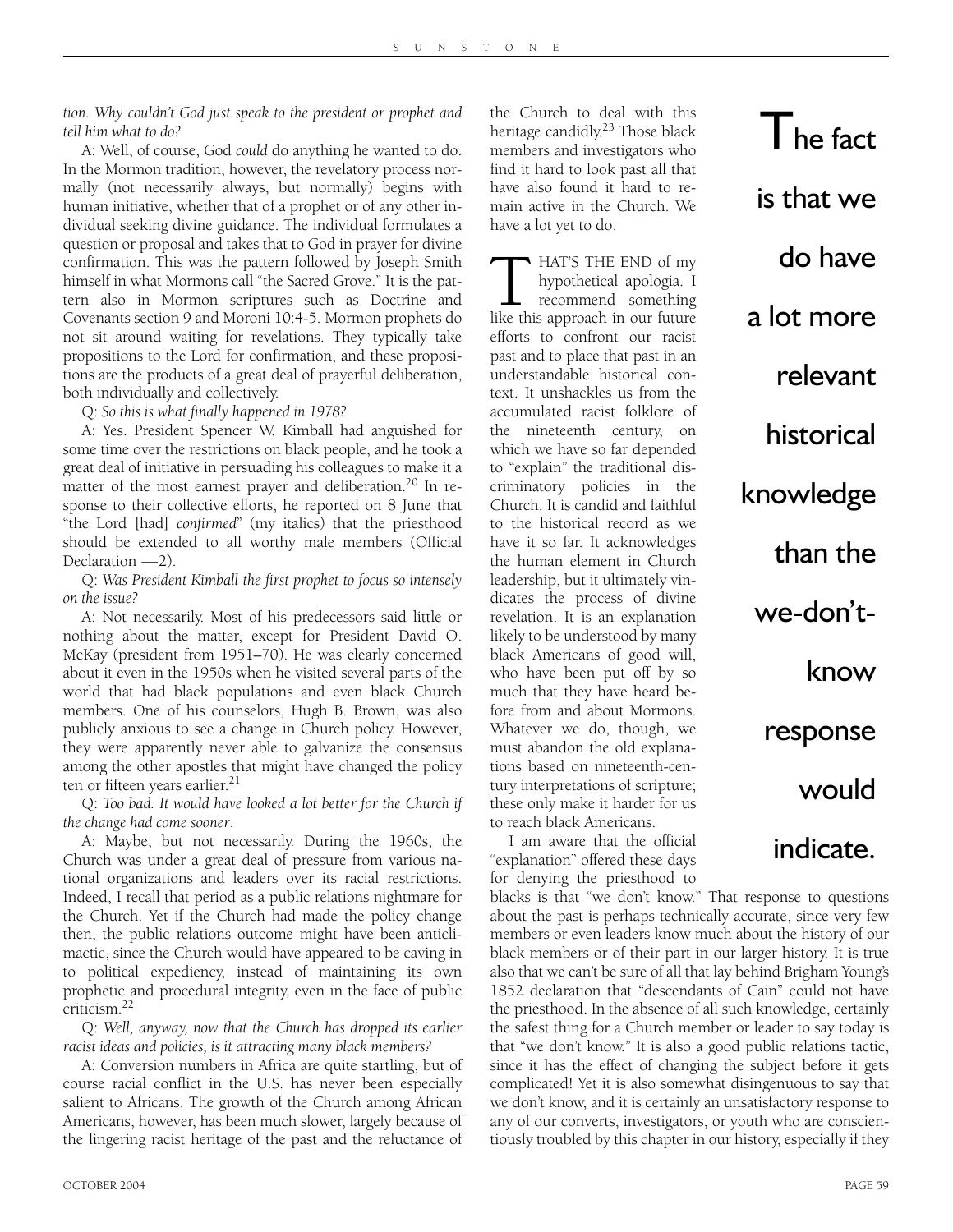are black. The fact is that we do have a lot more relevant historical knowledge than the we-don't-know response would indicate. This knowledge, furthermore, is based on authoritative historical research by responsible scholars, to which I have alluded in the hypothetical conversation just summarized.

Although this historical literature cannot tell us anything about the mind of God, or about revelatory encounters of our leaders with Deity, it can tell us a great deal about the evolving historical contexts within which racial conceptions developed across time, both in the nation and in the Church. Understanding these contexts, in turn, will help us to understand the ideas and policies of Church leaders, especially where influences upon them from those contexts can be demonstrated or at least reasonably inferred. Obviously divine guidance does not depend upon historical context, but it seems clear from history that some revelations have been received by prophets in response to inquiries motivated by the surrounding social and political environment.

What I have presented here draws upon historical context, but for obvious reasons I have not broadened that context beyond what seemed necessary for a discussion of the ideas and policies of the Latter-day Saints regarding black people. There is, however, a still larger context, and that is the origin and development of LDS conceptions about race and lineage more generally. My recent book, *All Abraham's Children*, undertakes to explain our changing views about blacks within the still larger context of changing views about Jews, about Lamanites, and indeed about American Mormons as Anglo-Ephraimites. Our understandings about all such lineages, and others, too, have evolved in response to our experiences with the world's peoples encountered in our global missionary enterprise. Through that process, we have come to understand the ultimate irrelevance of all mortal lineages, whether African or Israelite, in the divine plan of salvation. As Paul taught the Galatians, all who accept the gospel of Christ become the children of Abraham.24

#### NOTES

*This essay was published originally under the title, "The LDS Church and the Race Issue: A Study in Misplaced Apologetics," in the* FAIR Journal*, September 2003, Foundation for Apologetic Information and Research, www.fairlds.org.*

1. Bruce R. McConkie, "New Revelation on Priesthood," in *Priesthood* (Salt Lake City: Deseret Book, 1981), 126–37, esp. 126–27.

2. See ibid. 128, where McConkie reaffirms the notion that blacks descended from Cain and Ham. Even recent editions of his 1966 *Mormon Doctrine* (Salt Lake City: Bookcraft) retain racist ideas under headings such as "Caste System" and "Pre-existence." See also his *The Mortal Messiah* (Salt Lake City: Deseret Book, 1979–81, 4 vols.), 1:23; *The Millennial Messiah* (Salt Lake City: Deseret Book, 1982), 182–83 (plus all of chapter 16); and *A New Witness for the Articles of Faith* (Salt Lake City: Deseret Book, 1985), 510–12 (plus chapter 4), in all of which he ties the unequal conditions of various mortal lineages to decisions made in the pre-existence. For the continuing influence of such writings on grassroots Mormon thinking, see my *All Abraham's Children: Changing Mormon Conceptions of Race and Lineage* (Urbana: University of Illinois Press, 2003), 261–64; also Darron Smith, "The Persistence of Racialized Discourse in Mormonism," SUNSTONE, March 2003, 31–33; and "'Speak the Truth and Shame the Devil:' A Roundtable Discussion on Race, Experience, and Testimony," SUNSTONE, May 2003, 28–39. A selected list of in-print books by LDS publishers that contain these ideas can be found in SUNSTONE, March 2003, 34–35.

3. See, for example, my "Mormonism and the Negro: Faith, Folklore, and Civil Rights," *Dialogue: A Journal of Mormon Thought* 2, no. 4 (Winter 1967): 19–39.

4. Hugh Nibley, in his *Abraham in Egypt* (Salt Lake City: Deseret Book, 1981), eventually offered the explanation that the denial of the priesthood to the pharaonic line had nothing to do with racial lineage but with the claim of the priesthood through the matriarchal rather than the patriarchal line (see esp. page 134). This explanation might have been more helpful if offered a decade earlier, before the lineage issue became moot.

5. See, for example, H. Shelton Smith, *In His Image, But . . . : Racism in Southern Religion, 1780-1910* (Durham, NC: Duke University Press, 1972), especially 129–36; and Forrest G. Wood, *The Arrogance of Faith: Christianity and Race in American from the Colonial Era to the Twentieth Century* (Boston: Northeastern University Press, 1990), 84–111. The survival of such racist biblical folklore even in modern Protestant churches is demonstrated in the brief study by Cain Hope Felder, *Race, Racism, and the Biblical Narratives* (Minneapolis, MN: Fortress Press, 2002).

6. See Mauss, *All Abraham's Children*, 252–55, and Wade Clark Roof and William McKinney, *American Mainline Religion: Its Changing Shape and Future* (New Brunswick, NJ: Rutgers University Press, 1987), chapter 6, esp. 195–200.

7. The 1852 declaration was recorded in Wilford Woodruff's journal for January 16, 1852: ". . .any man having one drop of the seed [of Cain] . . . in him cannot hold the priesthood, and if no other Prophet ever spake it before I will say it now in the name of Jesus Christ. . ." (Matthias Cowley, *Wilford Woodruff*, Salt Lake City: Deseret News Press, 1909, 351). Questions had arisen about the ordination of black members in some of the eastern branches of the Church in the late 1840s, so it is possible that a *de facto* restriction on the priesthood had already begun unofficially before 1852. See Newell G. Bringhurst, *Saints, Slaves, and Blacks: The Changing Place of Black People within Mormonism* (Westport, CT: Greenwood Press, 1981), 84–108.

8. Slavery in early Utah never involved as many as even a hundred blacks, and it was never an important economic institution there. The process by which the permissive "Act in Relation to Servitude" was adopted by the Utah Territorial government is a complicated story, which is summarized very nicely by Newell G. Bringhurst in his *Saints, Slaves, and Blacks*, chapter 4, especially 61–73. As I read Bringhurst, the reluctant acceptance of slavery in the Utah Territory was the product of (1) a series of national political compromises expressed in the Compromise of 1850, which attempted to limit the spread of slavery while still allowing room for "popular sovereignty" (local option) in the western territories, and (2) a concession to the few Southern Mormon slaveholders who had immigrated to Utah. As Bringhurst also points out, however, the legal restrictions placed by the territorial legislature upon the practice of slavery, and upon the treatment of slaves, made the institution more like the indentured servitude that had occurred at other times and places in American history than like Southern slavery *per se*. In the intensifying sectional strife of the 1850s, Brigham Young was trying to avoid ruling slavery either in or out, in principle, hoping to keep the Territory separate from this political strife. In all discussions of potential statehood during this period, however, neither Young nor other LDS leaders contemplated admission of Utah to the Union as a slave state. See also the extended discussion of the slavery issue in Lester E. Bush, Jr., "Mormonism's Negro Doctrine: An Historical Overview," *Dialogue: A Journal of Mormon Thought* 8, no. 1 (Spring 1973): 11-68, especially 22–31.

9. Brigham Young's personal distaste for slavery is apparent from several of his comments quoted by Bringhurst in *Saints, Slaves, and Blacks*, 69, 110–11, among others.

10. Lincoln partisans among contemporary historians have tended to gloss over his views on the race issue before and during the Civil War. From his debates with Stephen A. Douglas all the way through to the Emancipation Proclamation of 1862–63, Lincoln's public statements do not reflect the principled opposition to slavery that appears in his Gettysburg Address and afterward. Near the beginning of the Civil War, when journalist Horace Greeley asked Lincoln if his main objective in the war was freeing the slaves, Lincoln famously responded that his main objective was saving the Union, and that if he could achieve that goal without freeing any slaves, he would do so. Even the Emancipation Proclamation freed only those slaves living in the states still in rebellion at that time. See the somewhat jaded treatment of Lincoln by Lerone Bennett, Jr. (editor of *Ebony* magazine) in his *Forced into Glory: Abraham Lincoln's White Dream* (Chicago: Johnson Publishing, 2000), which has the opposite of the conventional bias but is nevertheless a useful corrective to the naïve popular assumption of today that white racism was mainly a feature of the South (or of Utah!) from the 1860s to the 1960s.

11. The Prophet Joseph Smith himself is quoted in the so-called